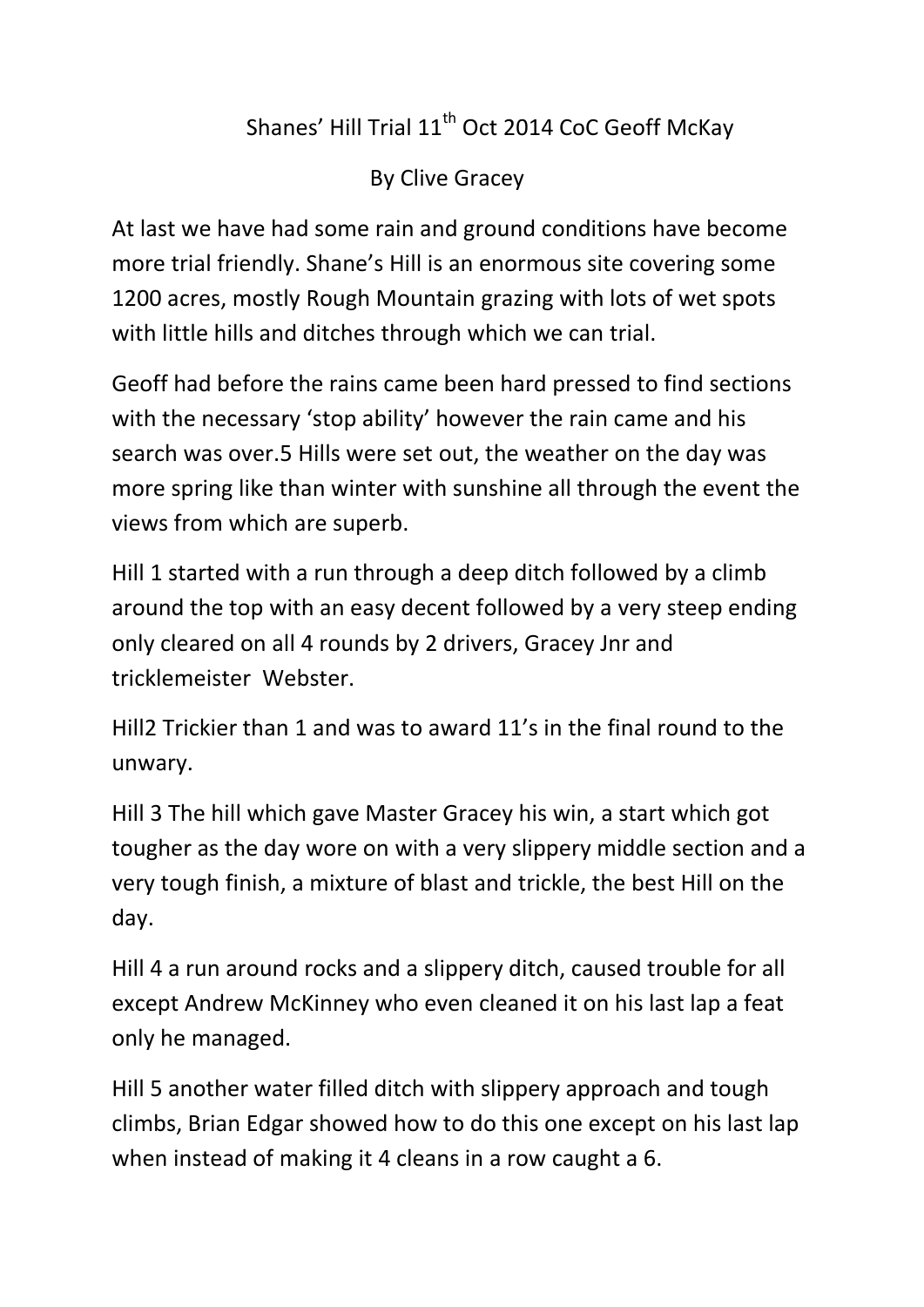Scrutineering over followed by the CoC's warning re 4 wheels out and a very generous invite back to his house for refreshments after the event was over(no local pubs nearby which must be a first for Ireland) off we all set up a good lane to the start hills.

At the end of round 1 Brian Edgar today in his Hamilton was showing us all how to trickle, and he can trickle with the best especially when driving this new machine, he was on 2 lost, next best were on 9's and further down the field high 40's had been lost.

Round 2 still had Brian in top slot with a total of 6 lost to Gracey's 12 and Tom McKinney's 18. In Class B Harry Barr was on 23 after an 11 on the start of hill 3 and in Class C and driving for the first time Alan Mackey was on 93,Alan was driving the CoC's car and ended the day on the Trophy list by winning the Class so well done him.

Round 3 and Brian made a slip failing at the 7 marker on the dreaded Hill 3 Gracey Jnr cleaned 3 again and the gap closed with Brian now on 17 to Simons 22, Tom was on 25 and the rest followed.

Round 4 Hill 3 now required power and plenty of it, despite Peter Flacks bouncing the Hamilton collected a 9 leaving Brian on 17 for the lap and 34 for the day. Simon Gracey again cleaned hill 3 for his final climb, his new McKinney 16 valve really is the business. Tom McKinney and John McKinney also got cleans on this very difficult hill.

So that was that Simon Gracey won through with 29 lost in second place came Tom McKinney on 33 and a disappointed Brian Edgar was 3rd on 34 the 9 on Hill 3 when he needed the grunt cost him the win.

In Class B Harry Barr came home on 65 after again Hill 3 cost him 41 points. In Class C Alan Mackey held the lead over Gerard Currid.